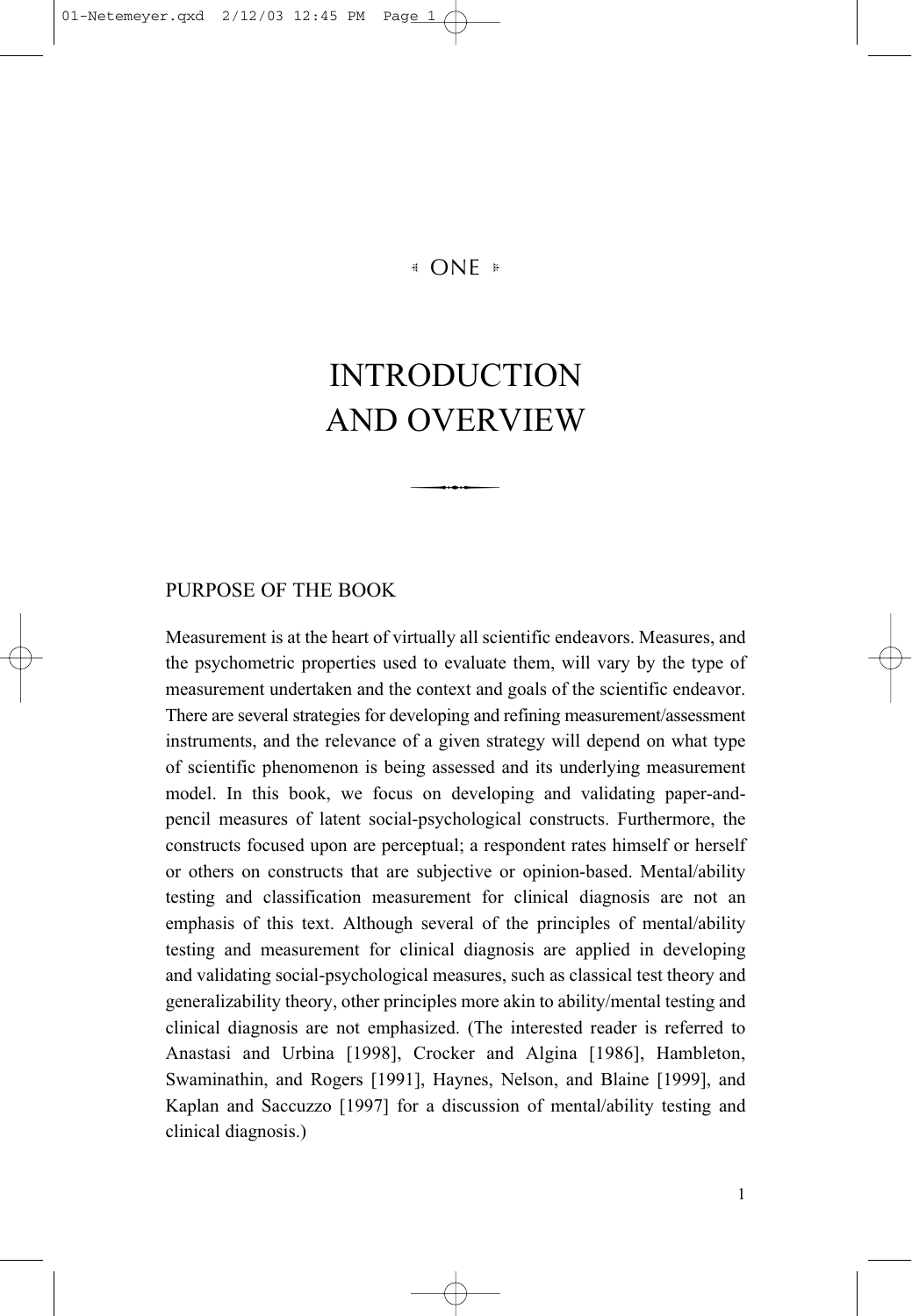Given their latent nature, the constructs we focus on represent abstractions that can be assessed only indirectly. The indirect assessment of these constructs is accomplished via self-report/paper-and-pencil measures on which multiple items or indicators are used to measure the construct, that is, "scaling" a construct. Although measurement of psychological constructs also involves "classification," that is, defining whether objects fall in the same or different categories with respect to a given attribute, this text is on scaling. As such, the purpose of this book is to discuss the issues involved in developing and validating multi-item scales of self-report/paper-and-pencil measures.

# PERSPECTIVES ON MEASUREMENT IN THE SOCIAL SCIENCES

#### **What Is Measurement?**

At its core, measurement consists of rules for assigning symbols to objects to numerically represent quantities of attributes. Measurement includes evaluating numbers such that they reflect the differing degrees of the attribute being assessed (DeVellis, 1991; Haynes et al., 1999; Nunnally & Bernstein, 1994). In the social sciences, most of the time the "objects" are people, "rules" involve the explicitly stated assignment of numbers, and "attributes" are particular features of the objects being measured. As such, it is important to note that objects (e.g., people) are not measured; their attributes are measured (e.g., self-esteem).

Rules of measurement require a bit more explanation. Some rules are obvious and universal, such as measuring weight in pounds or kilograms. Rules for measuring social-psychological constructs are not so obvious. For example, what are appropriate rules for measuring constructs such as selfesteem, job satisfaction, and consumer self-confidence? Although there are no "universal" rules for measuring such constructs, developing rules that are eventually accepted is important for standardization and establishing norms. A measure is standardized when (a) rules of measurement are clear, (b) it is practical to apply, (c) it is not demanding of the administrator or respondent, and (d) results do not depend on the administrator (Nunnally & Bernstein, 1994). Such a measure yields similar results across applications (i.e., the measure is reliable) and offers scores that can be easily interpreted as low, medium, and high.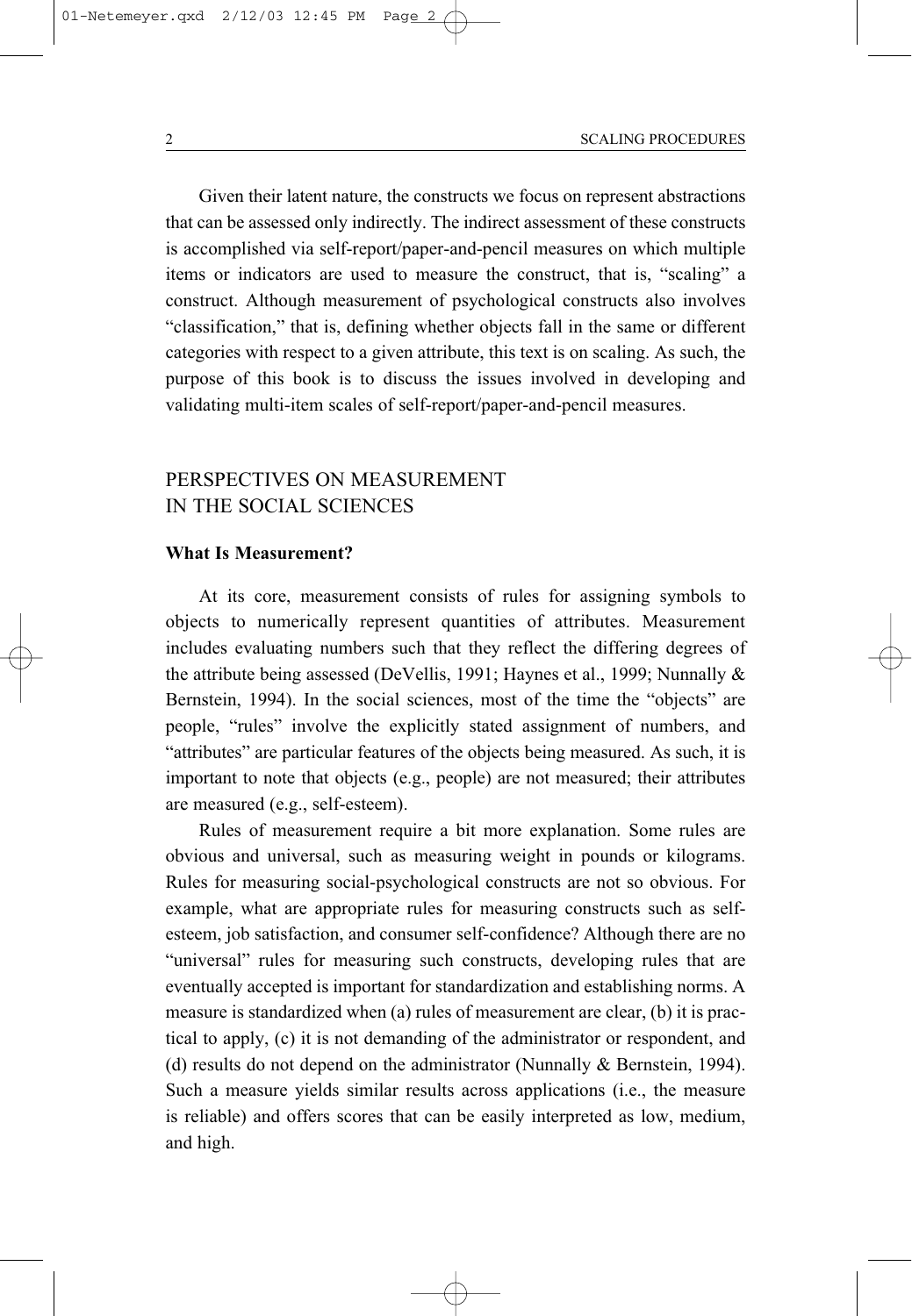The focus on measuring attributes also requires clarification. As stated, we are not measuring a person per se; we are measuring his or her attributes. This distinction is important because it emphasizes the abstract nature of social-psychological measurement. That is, we must "abstract" the attribute from the person. Many studies in the social sciences attempt to determine the relationship between two attributes (e.g., self-esteem and need for achievement). To avoid confounding among related attributes, the exact nature of the attribute must be carefully determined and specified. Furthermore, an assessment must be made if the attribute can be measured at all. As noted by Nunnally and Bernstein (1994), some attributes are so abstract that they may not be amenable to measurement (e.g., clairvoyance).

## **Usefulness of Social Science Measures**

What properties constitute a measure's usefulness? As previously stated, there are multiple criteria (psychometric properties) that are used to evaluate measures. The criteria that are most relevant depend on the goals of the assessment and the scientific endeavor undertaken. Given that our text focuses on scaling latent social-psychological constructs, we focus on those psychometric properties most applicable to such constructs.

Although differing opinions exist, one view that seems to be shared by most social scientists is that results based on a measure should be repeatable and that the measure itself is standardized. *Repeatability* and *standardization* are related concepts. Under similar circumstances, a research finding based on the same measure should replicate. This is the basic tenet of repeatability that the measure performs reliably under similar testing conditions.

Sound psychometric procedures for scale development include establishing norms. When these norms can be interpreted as describing a person as low, medium, or high on an attribute, the measure is felt to be standardized. Standardization has several advantages.

First, although we measure perceptions that by their very nature are subjective, a standardized measure enhances social science objectivity. When one researcher can independently verify a relation between two constructs that was found by another researcher, objectivity is enhanced—given the measures used are the same and are standardized. If disagreement exists as to the appropriateness of the measures used in obtaining the finding, objectivity is compromised. In the social sciences, we often test theories, but a theory can be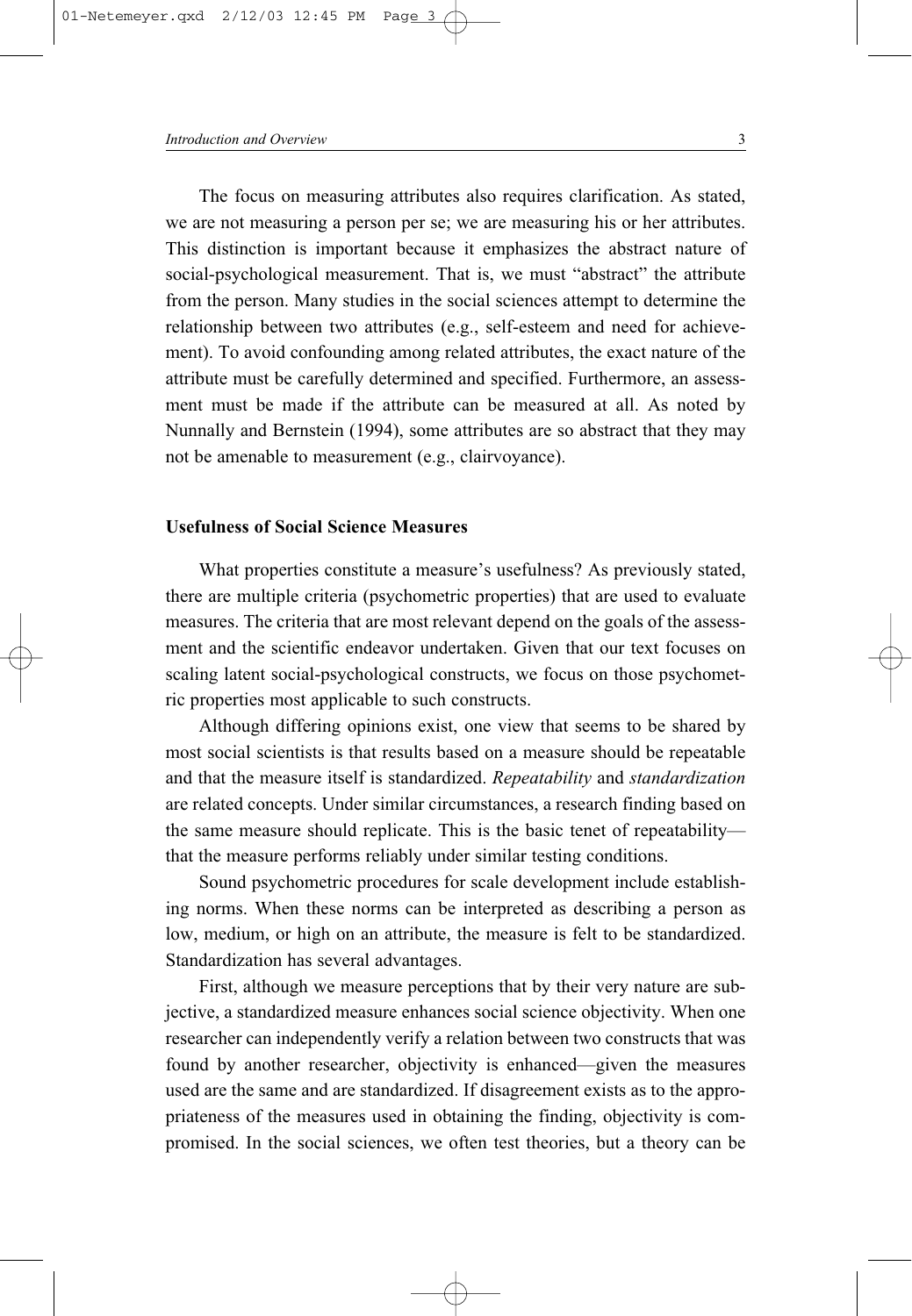tested adequately only to the extent that the attributes of the theory (constructs) are adequately measured. When agreed upon procedures exist for measuring the attributes of interest, the objectivity of theory tests is enhanced.

Second, standardization produces quantifiable numerical results. Again, though this text does not address classification per se, such quantification does allow for the creation of categories (e.g., low, medium, high) for mathematical and statistical analyses (ANOVA), or for use as factor levels in experimental designs. Quantification also enhances communication and generalizability of results. Knowledge accumulates in the social sciences when researchers compare their results with the results of previous studies. When the same, standardized measures are used across scientific applications, results termed as "low" in self-esteem or "high" in self-esteem have common meaning across researchers. This enhances both the communication of results and generalizability of findings.

Third, measure/scale development is a time-consuming endeavor. If a measure has been well developed, however, the time spent is also time "well spent." Once standardization occurs, the measure is available for use with little or no time invested because of its agreed upon standards. At the very heart of repeatability and standardization are the measurement properties of *reliability* and *validity*. These two concepts are elaborated upon later in this chapter and extensively discussed and examined in Chapters 3 through 7.

## **Scaling of Latent Psychological Constructs With Multiple Items**

As we have previously stated, social scientists focus on measuring attributes of objects that tend to be abstract. Such abstractions are latent by nature. Latent constructs are not directly observable or quantifiable. A latent construct is also variable; that is, the strength and magnitude for the ratings on a latent construct may change over time. For example, need for achievement represents a latent construct (i.e., a personal attribute). It cannot be observed directly by a researcher and thus requires a scale to estimate its actual magnitude at a given point in time. Furthermore, an individual's level of need for achievement may change over time.

Our text also focuses on latent social-psychological constructs that are theoretical in nature. That is, the construct being measured is embedded in a theoretical framework and/or has theoretical underpinnings. For example, the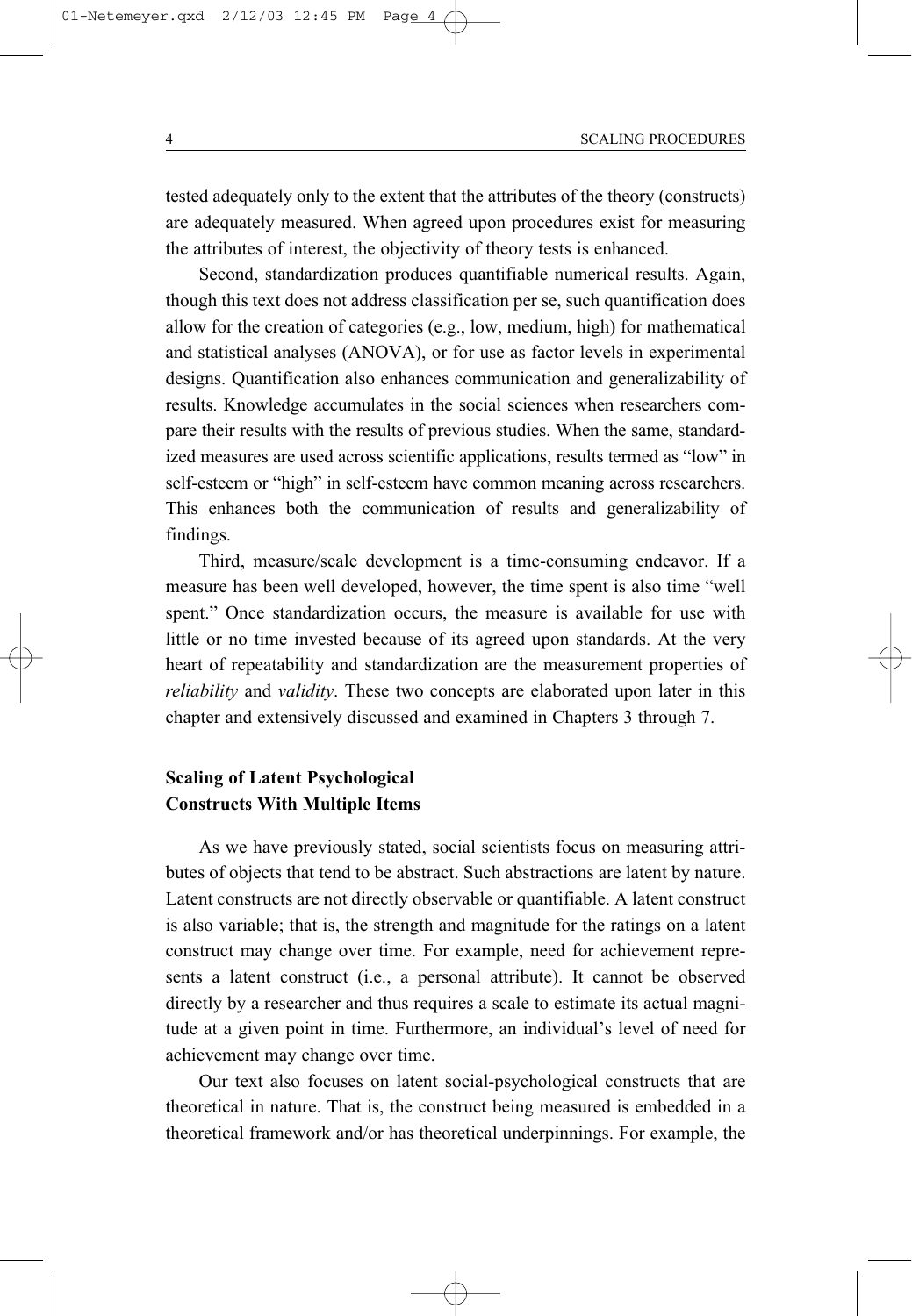construct of job satisfaction is at the center of theories of employee turnover (e.g., Tett & Meyer, 1993) and is concerned with its own theoretical content domain, for example, satisfaction with pay, satisfaction with supervisors, and satisfaction with coworkers. Conversely, some constructs are either empirical or atheoretical in nature. Opinion polls oftentimes assess purely empirical constructs. We are not suggesting that such constructs and measurement approaches have little value in the social sciences. In fact, they may prove useful for theory development. For example, an opinion poll (empirical and likely atheoretical) assessing political liberalism-conservatism and favoring or not favoring gun control could reveal that those who are politically liberal favor gun control more than those who are politically conservative, leading to the theoretical proposition that liberals favor gun control. We are merely stating that constructs based in theory are the focus of this text.

It is generally agreed that measures of latent theoretical constructs require multiple items or statements to more accurately reveal the varying levels of the constructs; that is, they are scaled (Clark & Watson, 1995; DeVellis, 1991; Haynes, Richard, & Kubany, 1995; Nunnally & Bernstein, 1994). Again, given that an object's (person's) level on an attribute that is latent and psychologically abstract cannot be directly measured, a scale must be constructed. Although sometimes it may be possible to infer a level of a latent psychological construct via behavior (e.g., from repeated brand purchase, one infers that an individual believes the brand is a good value for the money [latent construct]), many times a behavior may not be indicative of a latent construct. In such cases, a well-constructed and validated multi-item paper-and-pencil scale of the construct is needed.

Finally, we would like to reiterate that scaling, and not indexing, is our focus. In scaling, scores on items in the scale are theoretically driven by the latent construct; that is, they are "reflected" by the latent construct. With an index, scores on items (indicators) drive the total score of the index; that is, the items/indicators "form" the constructed index score. Although still latent in many respects, formative items/indicators are not considered scales because their scores are not necessarily reflected by the latent construct. An often-used example of formative items/indicators that result in an index is socioeconomic status (SES). Items or indicators might include income, education level, occupation, and dwelling type. Although some of these indicators have the latent property of not being directly observable, their scores are considered "forming" the index of SES and not vice versa (reflective). For a more detailed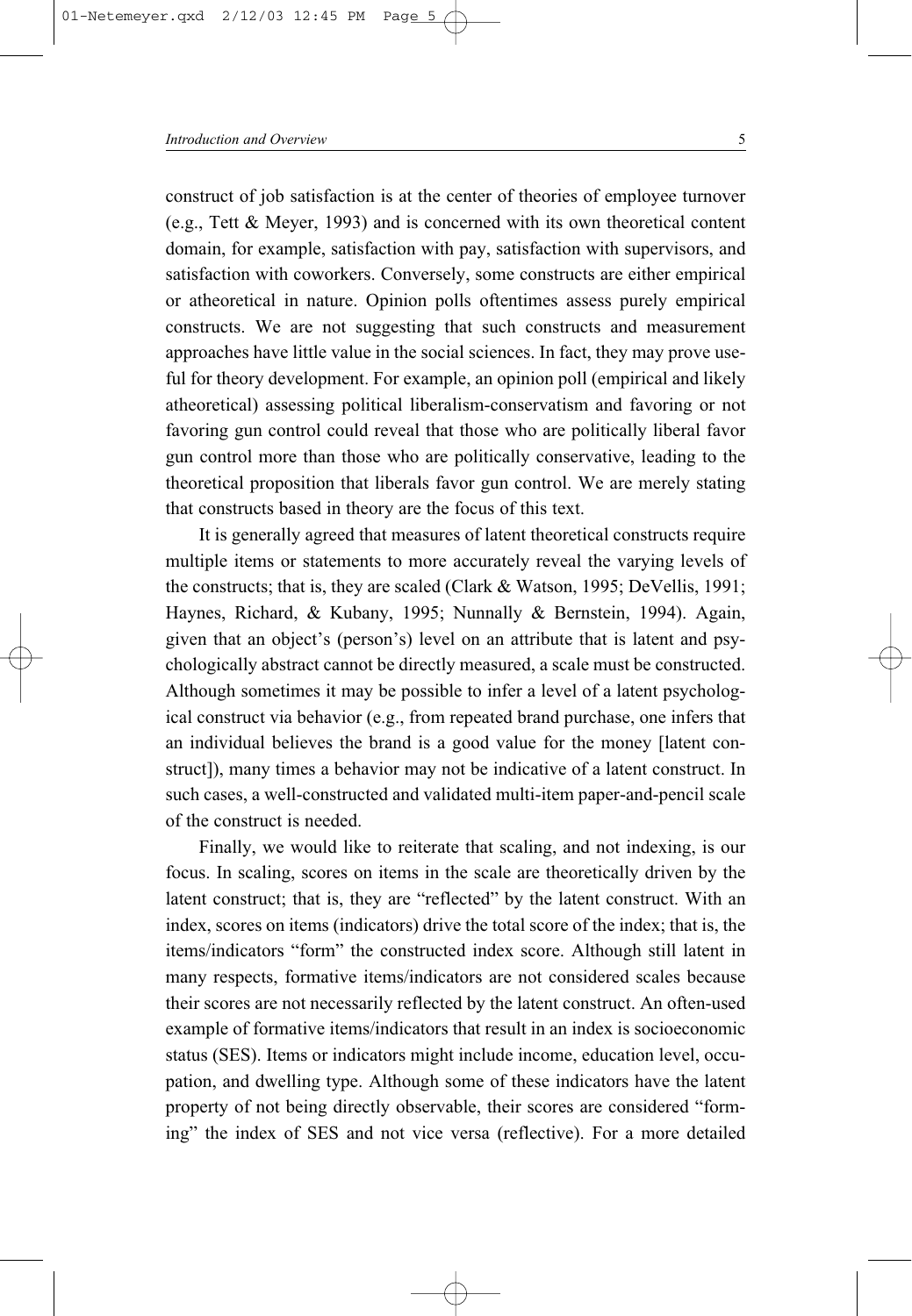discussion of "formative" vs. "reflective" measures, the interested reader is referred to Bollen and Lennox (1991), Diamantopoulus and Winklhofer (2001), MacCallum and Browne (1993), and Smith and McCarthy (1995).

## **Recent Trends in Scaling Latent Psychological Constructs**

As succinctly stated by Clark and Watson (1995), "Scale development remains a growth industry within psychology" (p. 309). This statement applies to all related fields in the social sciences, including business functional areas such as marketing, accounting, management information systems, strategic management, and organizational behavior. In fact, several recent texts that have compiled scales often used in marketing and organizational behavior are now available (e.g., Bearden & Netemeyer, 1998; Bruner & Hensel, 1997; Price & Mueller, 1986; Robinson, Shaver, & Wrightsman, 1991). Two primary factors account for the recent interest in scale development.

First, as theories in the social sciences develop and evolve, so does the need to test them objectively. These theories require operationalizations of the constructs of interest. When the constructs are measured well (reliably and validly), theory testing is enhanced. Furthermore, it is often found that a onceused scale needs to be updated or refined to better reflect a construct of interest. Many measurement articles in the social sciences represent new scales, derived from existing measures, that are felt to more accurately or more efficiently reflect constructs of interest. Second, the advancement of computer and software technology has greatly helped our ability to develop measures. Statistical packages such as SPSS, SAS, BMDP, LISREL, EQS, CALIS, and AMOS, as well as their increased "user friendliness," have made it easier and quicker to perform most of the basic and many of the more advanced analyses recommended in scale development. It should be noted that there is a caveat here. Computer technology and statistical packages may allow for quicker scale development, but not necessarily better scale development. The recommended procedures advocated in this text and other books and articles should be adhered to in developing psychometrically sound scales (Clark & Watson, 1995; DeVellis, 1991; Haynes et al., 1999; Haynes et al., 1995; Nunnally & Bernstein, 1994; Spector, 1992).

Not only has there been a trend toward more scales, but the procedures used to develop and validate scales also have been evolving. Aided by the advances in the previously listed statistical packages, comprehensive and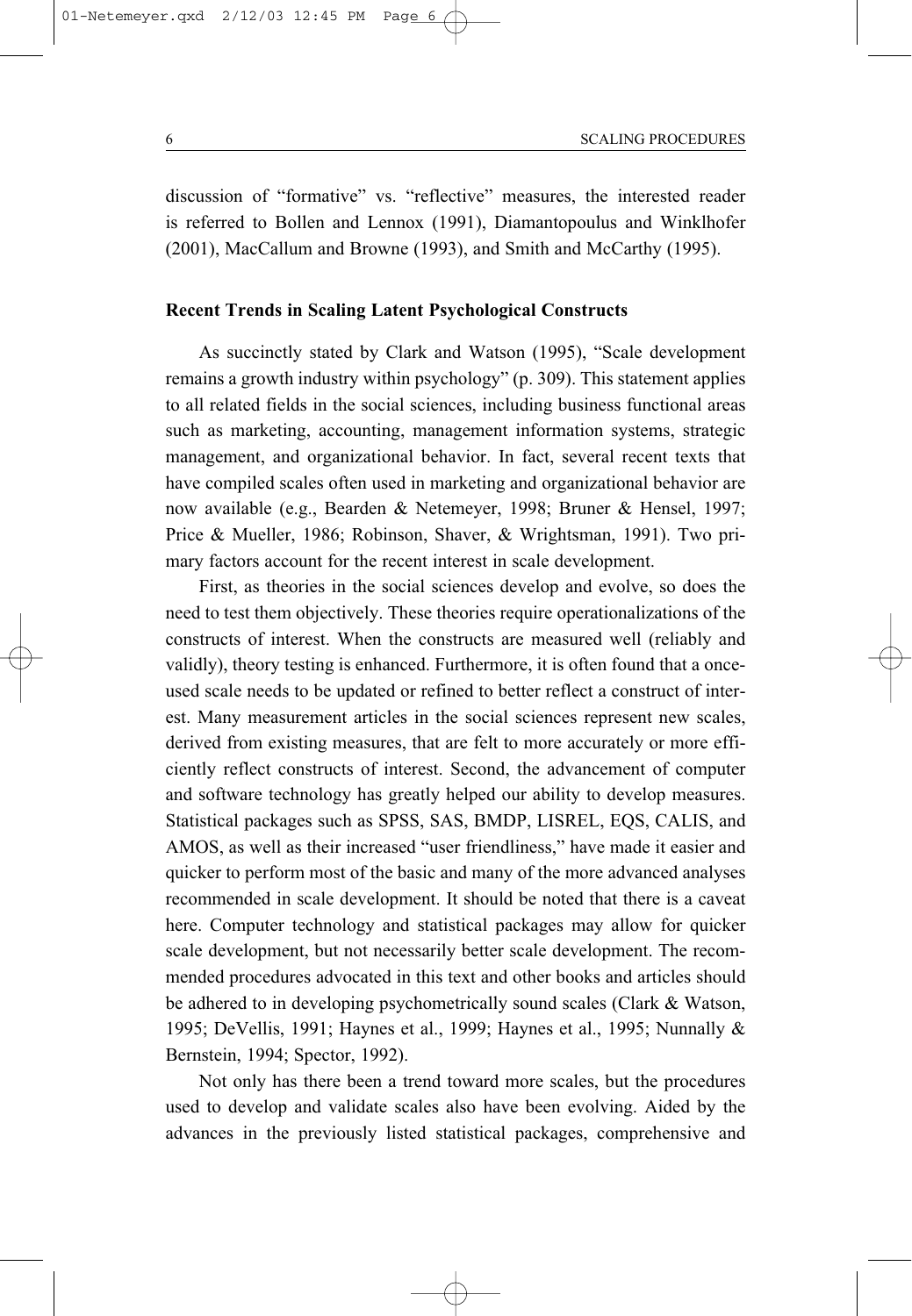elaborate tests of scale dimensionality, method effects, and variance partitioning have become apparent (cf. Bearden & Netemeyer, 1998). A more pronounced concern for content and face validity of items early in the development stage, as well as scale length considerations, are evident as well (Clark & Watson, 1995; Haynes et al., 1995). Although around for some time, generalizability theory (G-Theory) is now being more frequently applied in scale development and validation (Marcoulides, 1998; Shavelson & Webb, 1991). All these issues (i.e., dimensionality, face and content validity, scale length, and G-Theory) are addressed in this text.

## LATENT CONSTRUCTS

As previously stated, latent constructs are not directly observable or quantifiable, and scores on measures of latent constructs may be variable. That is, the strength and magnitude for the scores may change over time. There is a seemingly endless array of latent constructs in the social sciences, ranging from those that are very broad, such as "extraversion" of the Big Five personality traits, to more narrow constructs that may be considered subcomponents of broader constructs, such as "talkativeness" as a subcomponent of extraversion (Clark & Watson, 1995). As such, latent constructs require a thoughtful elaboration regarding the level of abstraction and specificity.

#### **Theory and Validity**

The importance of theory in developing measures of latent constructs cannot be overstated. In their classic works on measurement and validity, Cronbach and Meehl (1955) and Loevinger (1957) eloquently stated the importance of theory in measurement. For measures of a latent construct to have relevance in the social sciences, the latent construct should be grounded in a theoretical framework. Even narrowly abstracted constructs based in theory are more useful as antecedents or consequences of other latent constructs or behaviors when embedded in theory. As such, a latent construct's relevance to the social sciences depends greatly on the theories in which it is couched. In other words, what does the latent construct of interest predict, and/or what predicts the latent construct? These relationships have been referred to as a latent construct's "nomological net" (Cronbach & Meehl, 1955).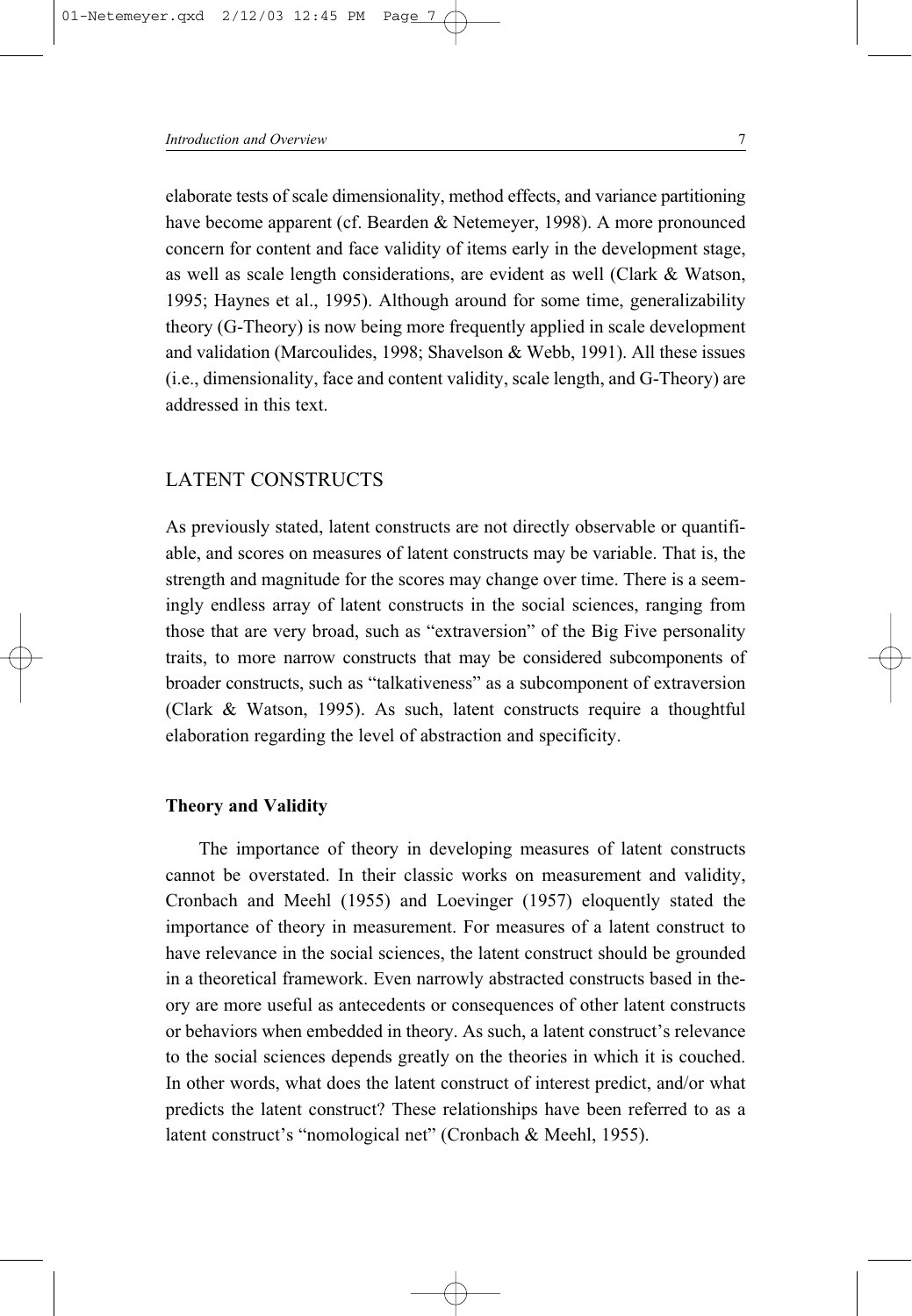Theory is concerned not only with the latent construct of interest but with the validity of the measurement of the construct as well. The two, theory and validity, are intertwined: The relevance of a latent construct largely depends on its "construct validity." Simply stated, construct validity is an assessment of the degree to which a measure actually measures the latent construct it is intended to measure. Cronbach and Meehl (1955) stated that demonstrating construct validity involves at least three steps: (a) specifying a set of theoretical constructs and their relations (a theory), (b) developing methods to measure the constructs of the theory, and (c) empirically testing how well manifest (observable) indicators (items) measure the constructs in the theory and testing the hypothesized relations among the constructs of theory as well (i.e., the nomological net). Furthermore, assessing construct validity is an ongoing process. One study supporting a construct's validity is not enough to conclude that the measure has been validated. Multiple tests and applications over time are required, and some of these may require a refinement of the construct itself, as well as its measure. As stated by Clark and Watson (1995), "The most precise and efficient measures are those with established construct validity; they are manifestations of constructs in an articulated theory that is well supported by empirical data" (p. 310).

#### **Importance of the Literature Review**

A well-grounded theory begins with conceptualizations based on a thorough review of the literature. Such literature reviews serve two important purposes. (We will elaborate upon the importance of the literature review later in this text, as it is considered a key issue in scale development. For now, only two broad points are mentioned.) First, a literature review should alert the researcher to previous attempts to conceptualize the construct of interest and theories in which the construct may prove useful as an independent or dependent variable. As such, a more precise conceptualization of the construct, its boundaries and content domain, and potential antecedents and consequences can be uncovered. A rigorous literature review also will indicate past attempts at measuring the construct and the strengths and weaknesses of such attempts.

Second, given that scale development and validation is a time-consuming and sometimes costly endeavor, a thorough literature review should help answer the following question: Is a scale needed at all? If good measures of a construct already exist, the value of a new measure may be small relative to the costs involved in development. A new measure should show some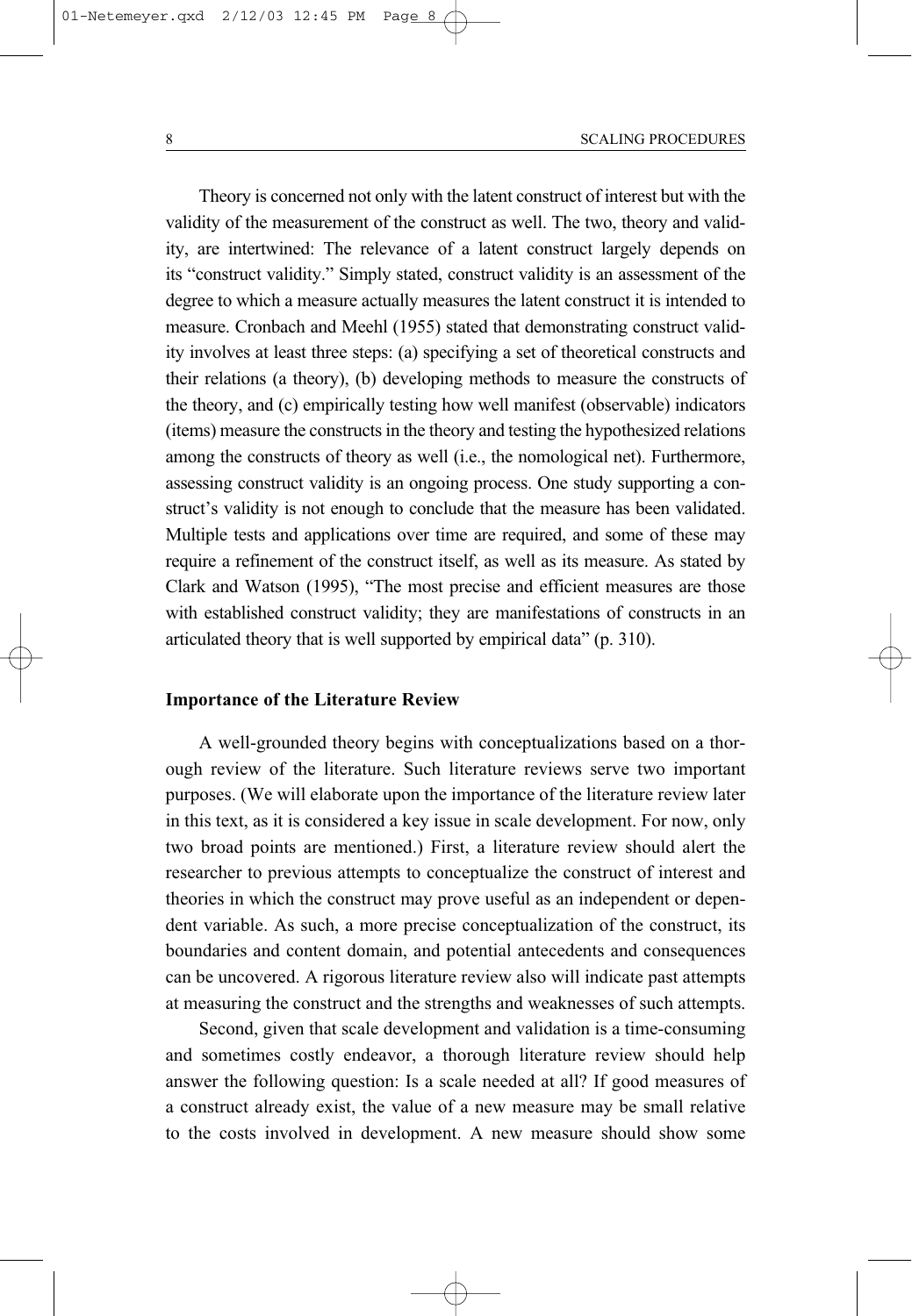theoretical or empirical advantage over existing measures of the same construct to be useful. In fact, some authors refer to this as an aspect of "incremental validity." Given the objectives of this text, for a new scale to have incremental validity over existing measures, it should either capture the targeted construct more accurately or be more efficient (e.g., shorter, cheaper, more user friendly, easier to respond to) than existing measures. In sum, a thorough literature review can help avoid the redundancy of developing another scale to assess an already well measured construct.

# OVERVIEW OF DIMENSIONALITY, RELIABILITY, AND VALIDITY

Dimensionality, reliability, and validity are all interrelated measurement properties. What follows is a brief overview of these properties and how they are related. As emphasized above, the process of scale development starts with a thorough review of the literature in which a solid theoretical definition of the construct and its domain is delineated and outlined. This definition, and attendant description, should entail what is included in the domain of the construct, what is excluded from the construct's domain, and the a priori dimensionality of the construct's domain. The theoretical definition, the domain of the construct, and dimensionality should be derived from a thorough review of the existing literature and, ideally, expert opinion. In essence, the construct's definition and content domain determine theoretical dimensionality.

## **Dimensionality**

A measure's dimensionality is concerned with the homogeneity of items. Basically, a measure that is considered unidimensional has statistical properties demonstrating that its items underlie a single construct or factor. When the measure is multidimensional, items tap more than one dimension or factor. A construct's domain can be hypothesized as unidimensional, as multidimensional, and/or as a higher-order factor. Thus, the scale (or subscales/factors) used to operationalize the construct should reflect the hypothesized dimensionality. Given that scale (factor) unidimensionality is considered prerequisite to reliability and validity, assessment of unidimensionality should be paramount (Cortina, 1993; Gerbing & Anderson, 1988; Hattie, 1985; Schmitt, 1996).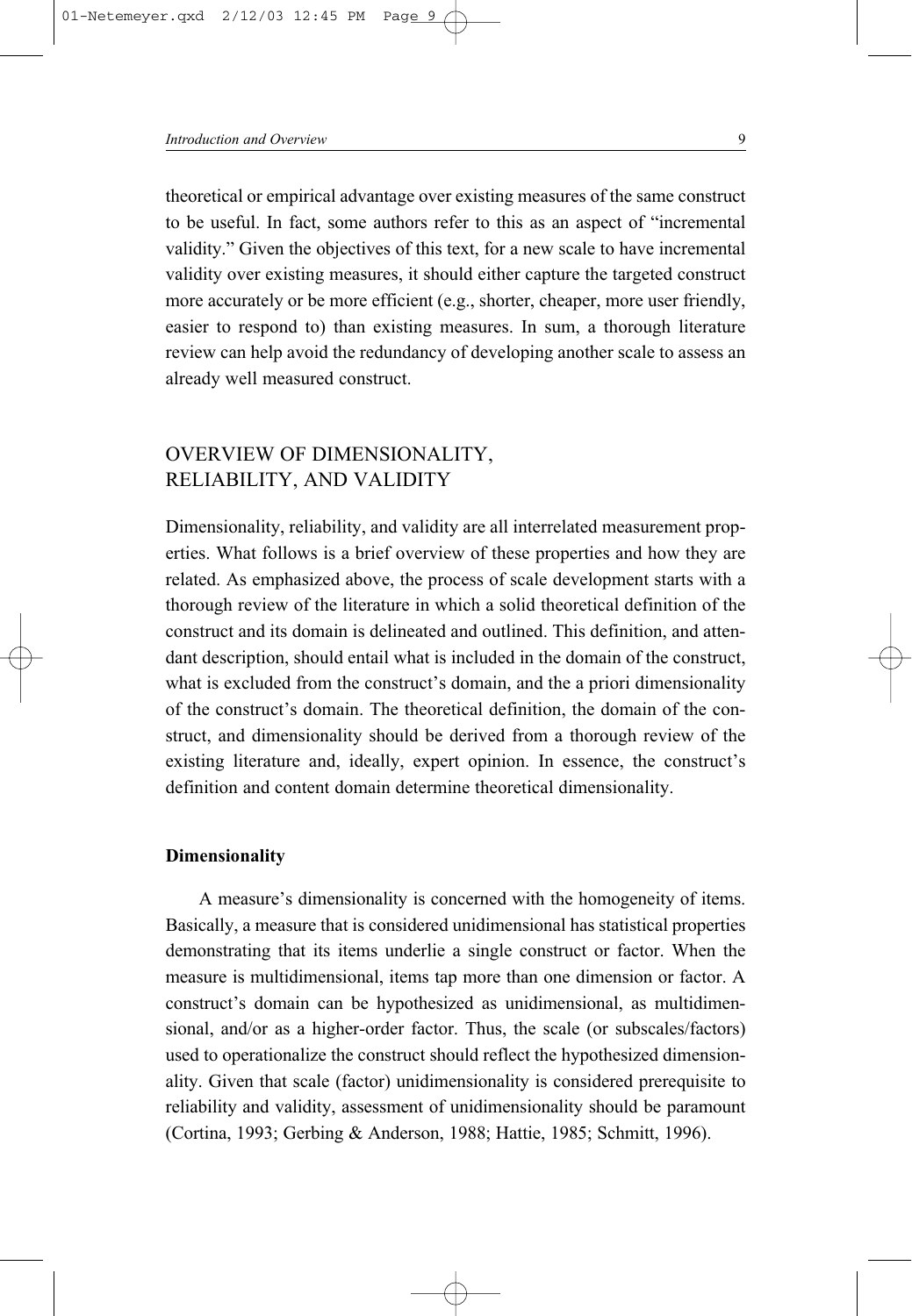A number of procedures have been employed to check the dimensionality of a scale (e.g., item analysis and exploratory factor analysis). One somewhat agreed upon technique is confirmatory factor analysis, in which several multiitem factors (and relations among the factors) can be specified and evaluated on criteria used to assess dimensionality (e.g., fit indices, presence of correlated measurement errors, and degree of cross-loading) (Anderson & Gerbing, 1988; Clark & Watson, 1995; Floyd & Widaman, 1995; Gerbing & Anderson, 1988; Hattie, 1985; Kumar & Dillon, 1987). Chapter 2 of this text discusses the concept of dimensionality, and later chapters offer empirical examples.

## **Reliability**

Reliability is concerned with that portion of measurement that is due to permanent effects that persist from sample to sample. There are two broad types of reliability referred to in the psychometric literature: (a) test-retest (temporal stability)—the correlation between the same person's score on the same set of items at two points in time; and (b) internal consistency—the interrelatedness among items or sets of items in the scale.

*Test-retest reliability* is concerned with the stability of a respondent's item responses over time. A test-retest or "stability" coefficient usually is estimated by the magnitude of the correlation between the same measures (and sample) on different assessment occasions. If the stability coefficient is low in magnitude, with no change in the construct over time, the reliability of the measure is in doubt. Thus, test-retest reliability is useful because it offers information regarding the degree of confidence one has that the measure reflects the construct and is generalizable to other assessment occasions (Haynes et al., 1999). Interestingly, test-retest reliability has not been assessed in scale use or development as frequently as internal consistency (Robinson et al., 1991). It is unfortunate that test-retest estimates are available for so few of the scales in the social sciences, and those planning scale development work should give stronger consideration to assessing test-retest reliability in addition to using other procedures of evaluating reliability and validity.

*Internal consistency* assesses item interrelatedness. Items composing a scale (or subscale) should show high levels of internal consistency. Some commonly used criteria for assessing internal consistency are individual corrected item-to-total correlations, the average interitem correlation among scale items, and a number of reliability coefficients (Churchill, 1979; Cortina, 1993;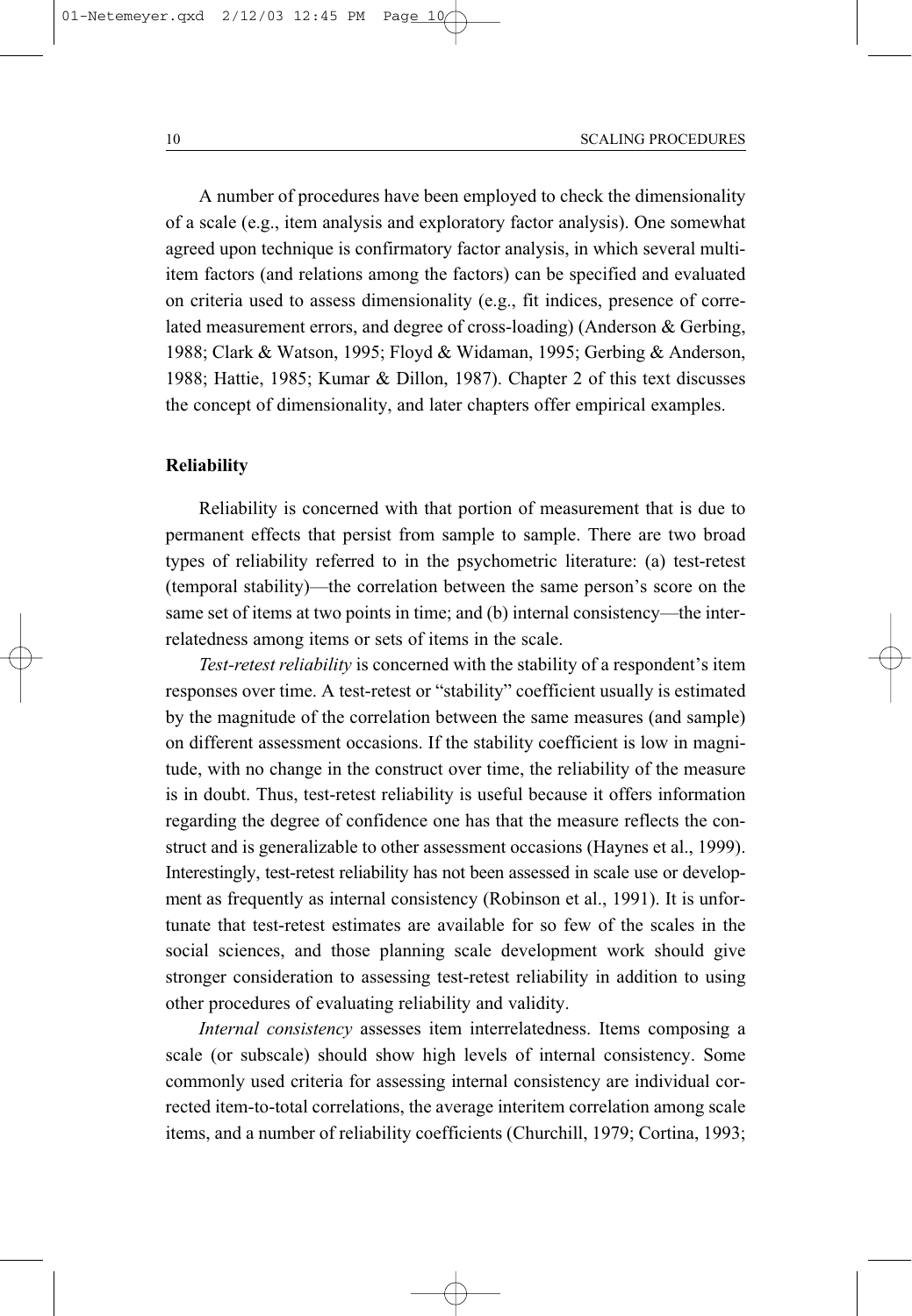DeVellis, 1991; Nunnally & Bernstein, 1994; Robinson et al., 1991). The most widely used internal consistency reliability coefficient is Cronbach's (1951) coefficient alpha. (Others are briefly discussed later in this text. For now, we limit our discussion to coefficient alpha.) Although a number of rules of thumb also exist concerning what constitutes an acceptable level of coefficient alpha, scale length must be considered. As the number of items increases, alpha will tend to increase. Because parsimony is also a concern in measurement (Clark & Watson, 1995; Cortina, 1993), an important question is "How many items does it take to measure a construct?" The answer to this question depends partially on the domain and dimensions of the construct. Naturally, a construct with a wide domain and multiple dimensions will require more items to adequately tap the domain/dimensions than a construct with a narrow domain and few dimensions. Given that most scales are self-administered and that respondent fatigue and/or noncooperation need to be considered, scale brevity is often advantageous (Churchill & Peter, 1984; Cortina, 1993; DeVellis, 1991; Nunnally & Bernstein, 1994).

With the advent of structural equation modeling, other tests of internal consistency or internal structure/stability became available. Composite reliability (construct reliability), which is similar to coefficient alpha, can be calculated directly from the LISREL, CALIS, EQS, or AMOS output (cf. Fornell & Larcker, 1981). A more stringent test of internal structure/stability involves assessing the amount of variance captured by a construct's measure in relation to the amount of variance due to measurement error—the average variance extracted (AVE). By using a combination of the criteria above (i.e., corrected item-to-total correlations, examining the average interitem correlation, coefficient alpha, composite reliability, and AVE), scales can be developed in an efficient manner without sacrificing internal consistency.

## **Construct Validity**

Construct validity refers to how well a measure actually measures the construct it is intended to measure. Construct validity is the ultimate goal in the development of an assessment instrument and encompasses all evidence bearing on a measure (Haynes et al., 1999). Some disagreement exists as to the classification of and types of validity that fall under the rubric of construct validity. Still, many researchers believe that translation (content and face), convergent, discriminant, criterion-related (or predictive), nomological,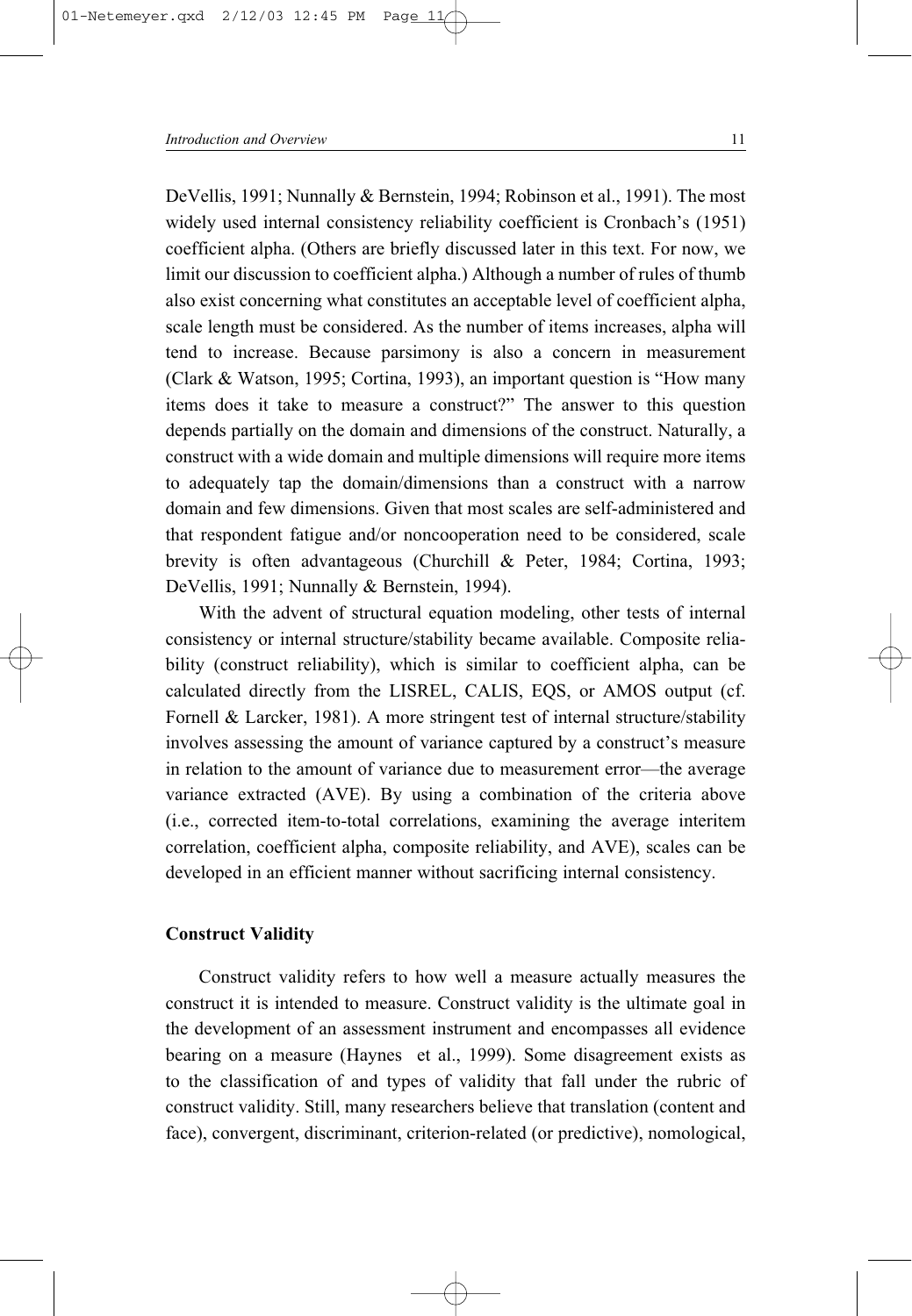and known-group validity collectively represent the most frequently employed sources of construct validity. Given that all evidence bearing on a measure contributes to establishing construct validity, a measure must also a priori exhibit its theoretical dimensionality and show evidence of reliability to be considered valid. As such, dimensionality and reliability are necessary but insufficient conditions for construct validity. Again, a number of procedures exist for establishing construct validity. Although these are expanded upon throughout the remainder of the text, we offer a brief discussion of each validity type.

*Translation validity* is concerned with the content of items; two subtypes have been delineated—content and face validity. The term *content validity* has been defined in many ways, with most definitions stressing that a measure's items are a proper sample of the theoretical domain of the construct (Messick, 1993; Nunnally & Bernstein, 1994). Most definitions are consistent with the following: Content validity reflects "the degree to which elements of an assessment instrument are relevant to and representative of the targeted construct for a particular assessment purpose" (Haynes et al., 1995, p. 238). "Elements" refer to the content of individual items, response formats, and instructions to respondents, and "representativeness" refers to the degree to which the elements are proportional to the facets (domains) of the targeted construct and to the degree that the entire domain of the targeted construct has been sampled. That is, the items should appear consistent with the theoretical domain of the construct in all respects, including response formats and instructions. In developing scales that are content valid, it is generally recommended that a number of items be generated that "tap the domain of the construct," that the items be screened by judges with expertise in the literature, and that pilot tests on samples from relevant populations be conducted to trim and refine the pool of items (DeVellis, 1991; Robinson et al., 1991). Haynes et al. (1995) offer an excellent description of procedures for establishing content validity that are elaborated upon in Chapters 3 through 7.

*Face validity* has been referred to as the "mere appearance that a measure has validity" (Kaplan & Saccuzzo, 1997, p. 132). Although the terms "face validity" and "content validity" have been used interchangeably, some argue that face validity should be separate from content validity (Anastasi & Urbina, 1998; Nevo, 1985). Others go a bit further and delineate face from content validity in terms of researcher and respondent. A highly face valid instrument enhances its use in practical situations by (among other things) inducing cooperation of respondents via ease of use, proper reading level, clarity,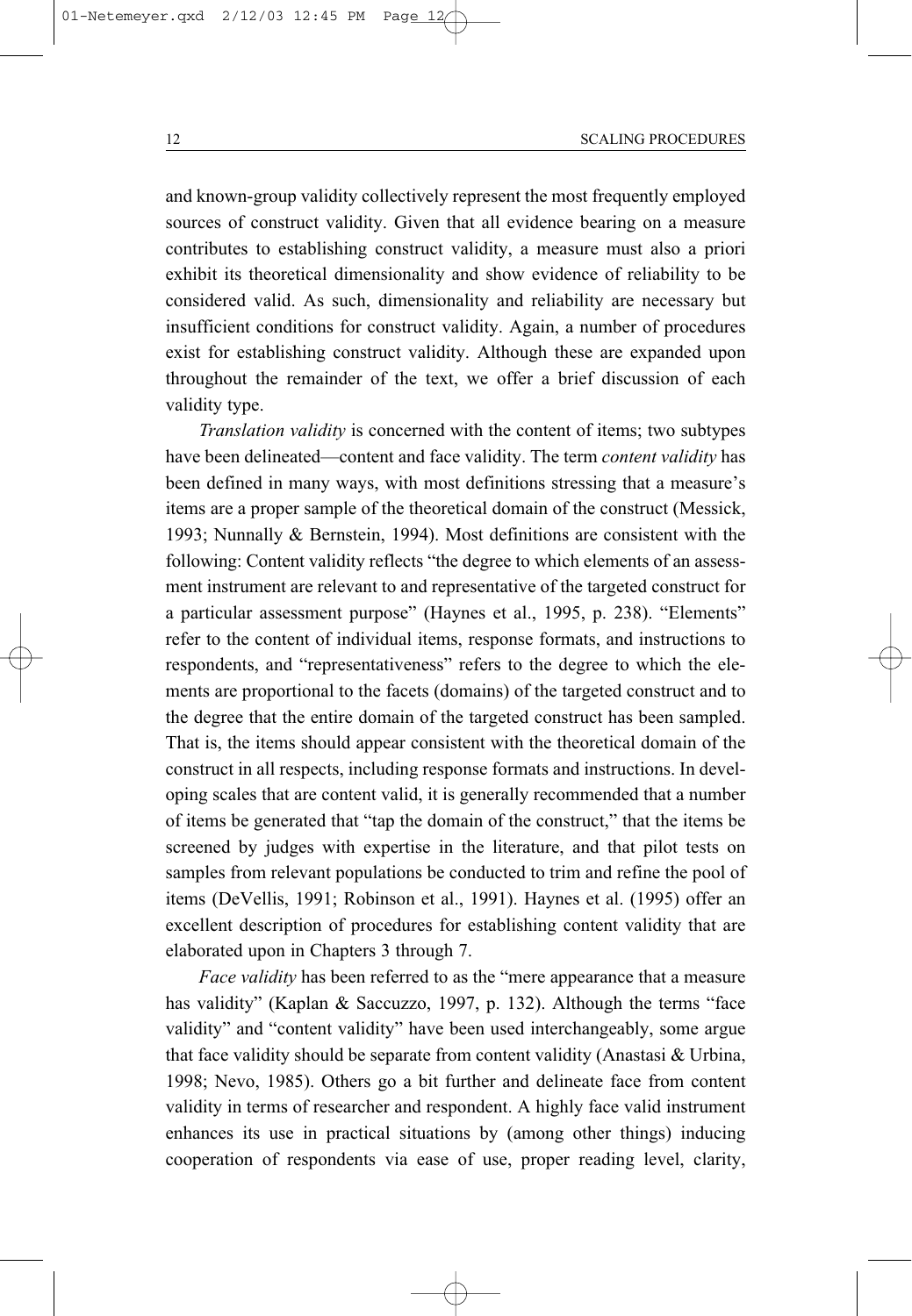easily read instructions, and easy-to-use response formats. A somewhat accepted definition of face validity implies that an instrument or test, when used "in a practical situation should, in addition to having pragmatic or statistical validity, appear practical, pertinent and related to the purposes of the instrument [test] as well; i.e., it should not only *be* valid, but it should *also appear* valid to respondents" (Nevo, 1985, p. 287). Thus, face validity may be more concerned with what respondents from relevant populations infer with respect to what is being measured.

*Convergent* validity refers to the degree to which two measures designed to measure the same construct are related. Convergence is found if the two different measures of the same construct are highly correlated. *Discriminant* validity assesses the degree to which two measures designed to measure similar, but conceptually different, constructs are related. A low to moderate correlation is often considered evidence of discriminant validity. Multitraitmultimethod matrices (MTMM) have often been used to assess convergent and discriminant validity where maximally different measurement methods (i.e., self-report vs. observational) are required (Campbell & Fiske, 1959; Churchill, 1979; Peter, 1979, 1981). Later in this text, we offer an MTMM example and a structural equation modeling approach to examine discriminant validity (e.g., Anderson & Gerbing, 1988; Fornell & Larcker, 1981).

*Nomological* validity has been defined as the degree to which predictions from a formal theoretical network containing the concept under scrutiny are confirmed (Campbell, 1960). It assesses the degree to which constructs that are theoretically related are empirically related (i.e., their measures correlate significantly in the predicted direction). Guidelines for establishing nomological validity also exist but have been criticized as well (Peter, 1981). As with internal consistency and convergent and discriminant validation, structural equation packages recently have been used to assess nomological validity of scale measures. Several books (e.g., Bollen, 1989; Byrne, 2001; Hayduk, 1996; Hoyle, 1995; Schumacker & Lomax, 1996) and articles (e.g., Anderson & Gerbing, 1988; Bagozzi, Yi, & Phillips, 1991; Bentler & Chou, 1987) illustrate modeling techniques, evaluative criteria, and guidelines for what constitutes nomological validity.

Definitions of *criterion-related validity* vary, and some definitions are similar to the definitions of other validity types. For example, criterion-related validity has been referred to as the degree to which a measure covaries with previously validated or "gold-standard" measures of the same constructs (Haynes et al., 1999). This definition is similar to that of convergent validity.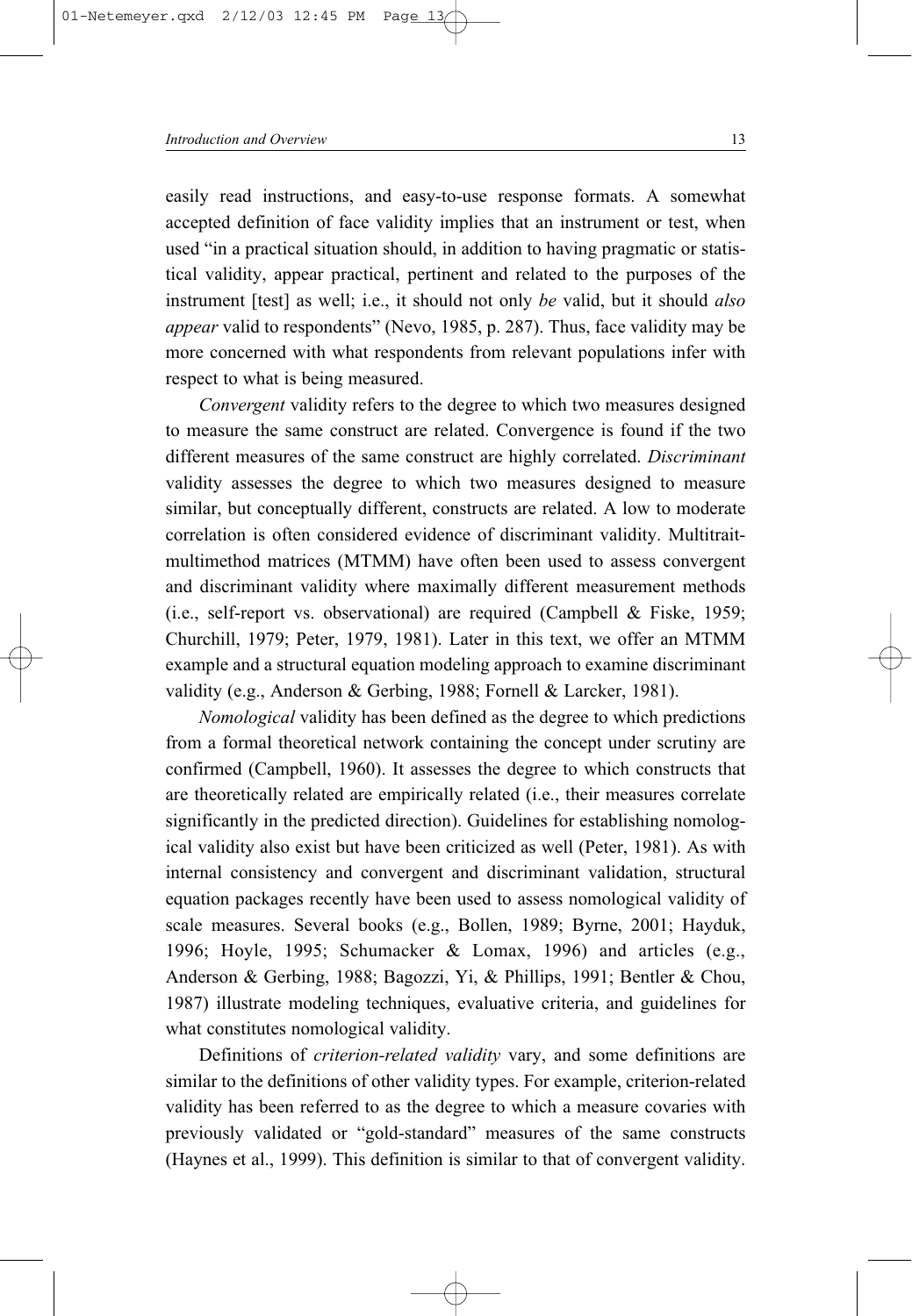Criterion-related validity also has been referred to as the extent to which a measure corresponds to another measure of interest (Kaplan & Saccuzzo, 1997). Some contend that criterion-related validity is the same as *predictive validity*—the functional form or relation between a predictor and a criterion before, during, or after a predictor is applied (Nunnally & Bernstein, 1994). Such an approach is based on the temporal relation of the predictor and its criterion, that is, "post-dictive," "concurrent," and "predictive" validity. What most definitions have in common is that criterion-related validity is assessed by a theoretically specified pattern of relations between a measure and a criterion often referred to as a validity coefficient. Chapter 4 further explores criterion-related validity.

*Known-group validity* involves the measure's ability to distinguish reliably between groups of people that should score high on the trait and low on the trait. As examples, a person who is truly conservative should score significantly higher on a conservatism scale than a person who is liberal, and salespeople in the retail car business and large computer business should differ in their levels of customer orientation (Saxe & Weitz, 1982). Thus, mean score differences between groups for a given construct can be used as evidence of known-group validity. An excellent application of known-group validity testing can be found in Jarvis and Petty (1996).

# OVERVIEW OF RECOMMENDED PROCEDURES AND STEPS IN SCALE DEVELOPMENT

As is clearly evidenced from the preceding pages, numerous articles and books advocate "how" to develop a scale (e.g., Churchill, 1979; Clark & Watson, 1995; DeVellis, 1991; Haynes et al., 1999; Nunnally & Bernstein, 1994; Spector, 1992). Steps and procedures vary from author to author based on the goals and purposes of the measurement. Still, most writings do share a common set of guidelines for scale development. Given our focus, the steps and procedures used to guide this text are based on scaling self-report paper-andpencil measures of latent social-psychological constructs. Figure 1.1 offers a diagram of the steps we recommend in scale development. Each of these steps is elaborated upon in upcoming chapters. For now, we offer a brief overview of what each step entails.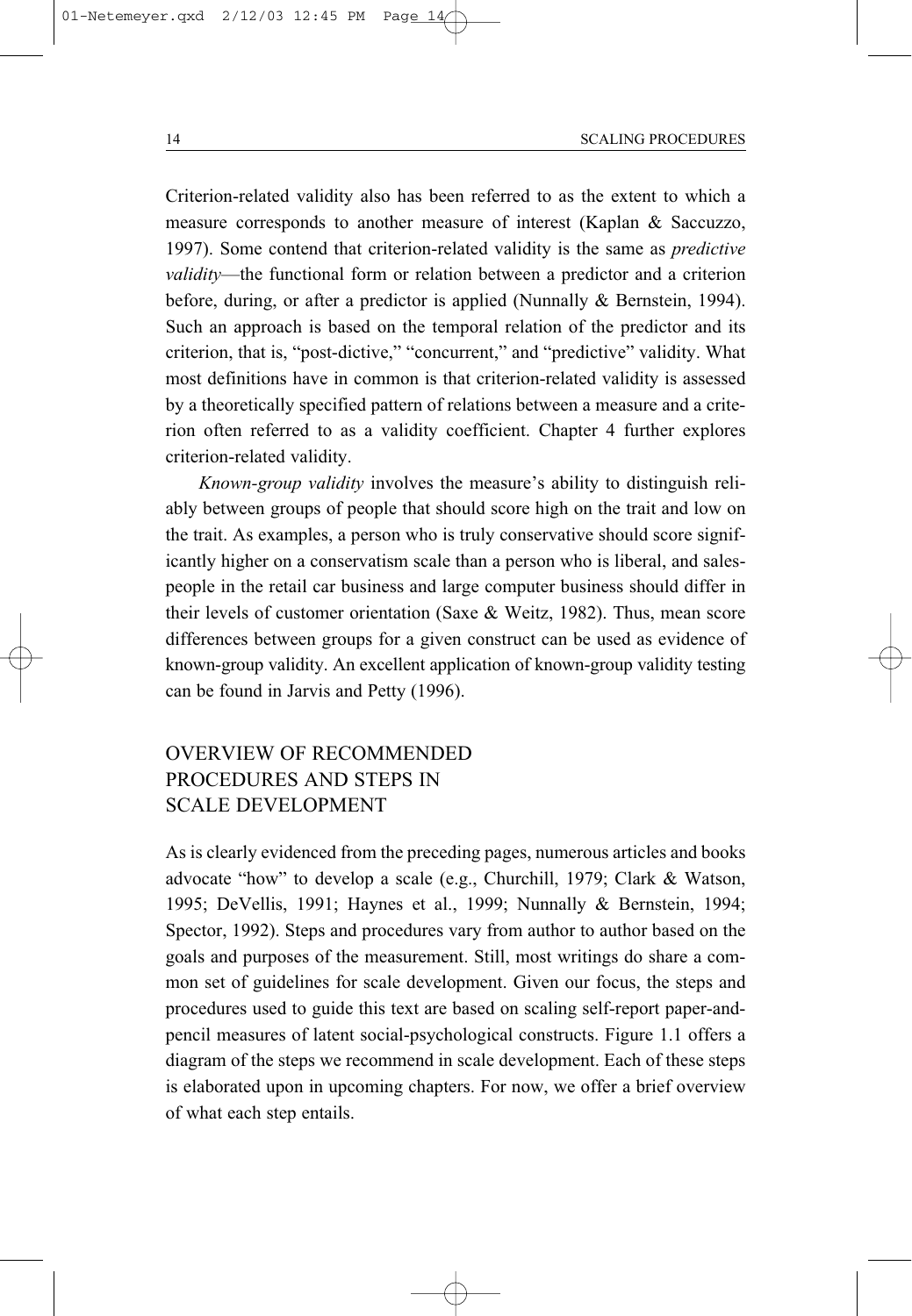#### **Step 1: Construct Definition and Content Domain Issues to Consider:**

- (a) The importance of clear construct definition, content domain, and the role of theory
- (b) The focus on "effect" items/indicators vs. "formative" items/indicators
- (c) Construct dimensionality: unidimensional, multidimensional, or a higher-order construct?

## **Step 2: Generating and Judging Measurement Items Issues to Consider:**

- (a) Theoretical assumptions about items (e.g., domain sampling)
- (b) Generating potential items and determining the response format
	- (1) How many items as an initial pool
	- (2) Dichotomous vs. multichotomous response formats
	- (3) Item wording issues
- (c) The focus on "content" validity in relation to theoretical dimensionality
- (d) Item judging (expert and layperson)—the focus on "content" and "face" validity

#### **Step 3: Designing and Conducting Studies to Develop and Refine the Scale Issues to Consider:**

- (a) Pilot testing as an item-trimming procedure
- (b) The use of several samples from relevant populations for scale development
- (c) Designing the studies to test psychometric properties
- (d) Initial item analyses via exploratory factor analyses (EFAs)
- (e) Initial item analyses and internal consistency estimates
- (f) Initial estimates of validity
- (g) Retaining items for the next set of studies

#### **Step 4: Finalizing the Scale**

#### **Issues to Consider:**

- (a) The importance of several samples from relevant populations
- (b) Designing the studies to test the various types of validity
- (c) Item analyses via EFA
	- (1) The importance of EFA consistency from Step 3 to Step 4
	- (2) Deriving an initial factor structure—dimensionality and theory
- (d) Item analyses and confirmatory factor analyses (CFAs)
	- (1) Testing the theoretical factor structure and model specification
	- (2) Evaluating CFA measurement models
	- (3) Factor model invariance across studies (i.e., multiple-group analyses)
- (e) Additional item analyses via internal consistency estimates
- (f) Additional estimates of validity
- (g) Establishing norms across studies
- (h Applying G-Theory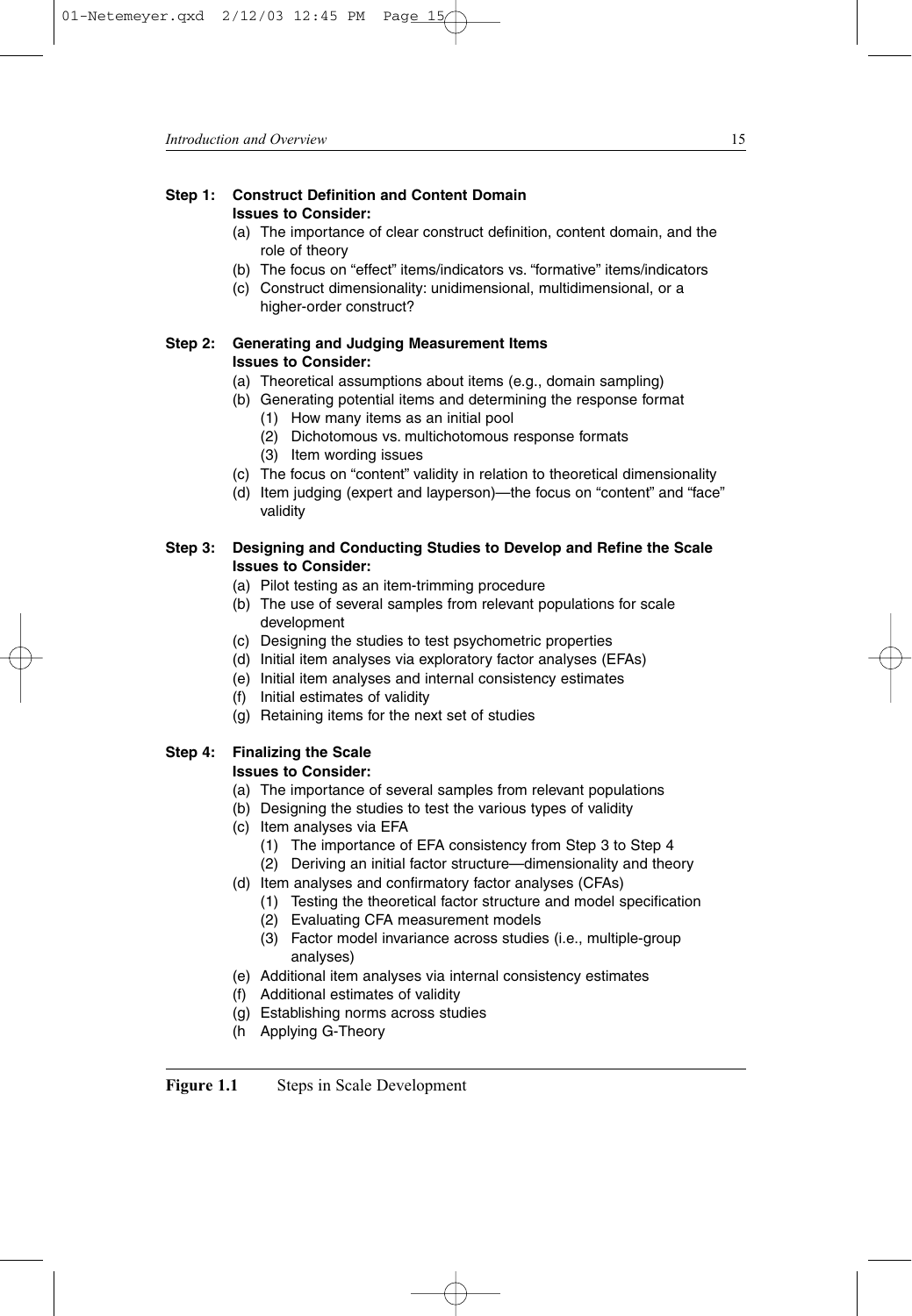#### **Step 1: Construct Definition and Content Domain**

As we have stated throughout this introductory chapter, the importance of theory in scale development cannot be overstated, and developing and refining a theory requires a thorough literature review. During the literature review and theory development processes, several issues should be stressed: (a) the importance of clear construct definition, content domain, and the role of theory; (b) a focus on "effect" or "reflective" items rather than "formative" indicators; and (c) construct dimensionality—unidimensional, multidimensional, or a higher-order construct.

## **Step 2: Generating and Judging Measurement Items**

This second step involves generating and judging a pool of items from which the scale will be derived. Several issues must be considered, including the following: (a) theoretical assumptions about items (e.g., domain sampling), (b) generating potential items and determining the response format (i.e., how many items as an initial pool, dichotomous vs. multichotomous response formats, and item wording issues), (c) the focus on "content" validity and its relation to theoretical dimensionality, and (d) item judging (both expert and layperson)—the focus on "content" and "face" validity.

# **Step 3: Designing and Conducting Studies to Develop and Refine the Scale**

Once a suitable pool of items has been generated and judged, empirical testing of the items on relevant samples is the next step. Issues and procedures to be considered include (a) pilot testing as an item-trimming procedure, (b) the use of several samples from relevant populations for scale development, (c) designing studies to test psychometric properties, (d) initial item analyses via exploratory factor analyses (EFAs), (e) initial item analyses and internal consistency estimates, (f) initial estimates of validity, and (g) retaining items for the next set of studies.

## **Step 4: Finalizing the Scale**

Several studies should be used to help finalize the scale. Many of the procedures used and issues involved in refining the scale will also be applicable